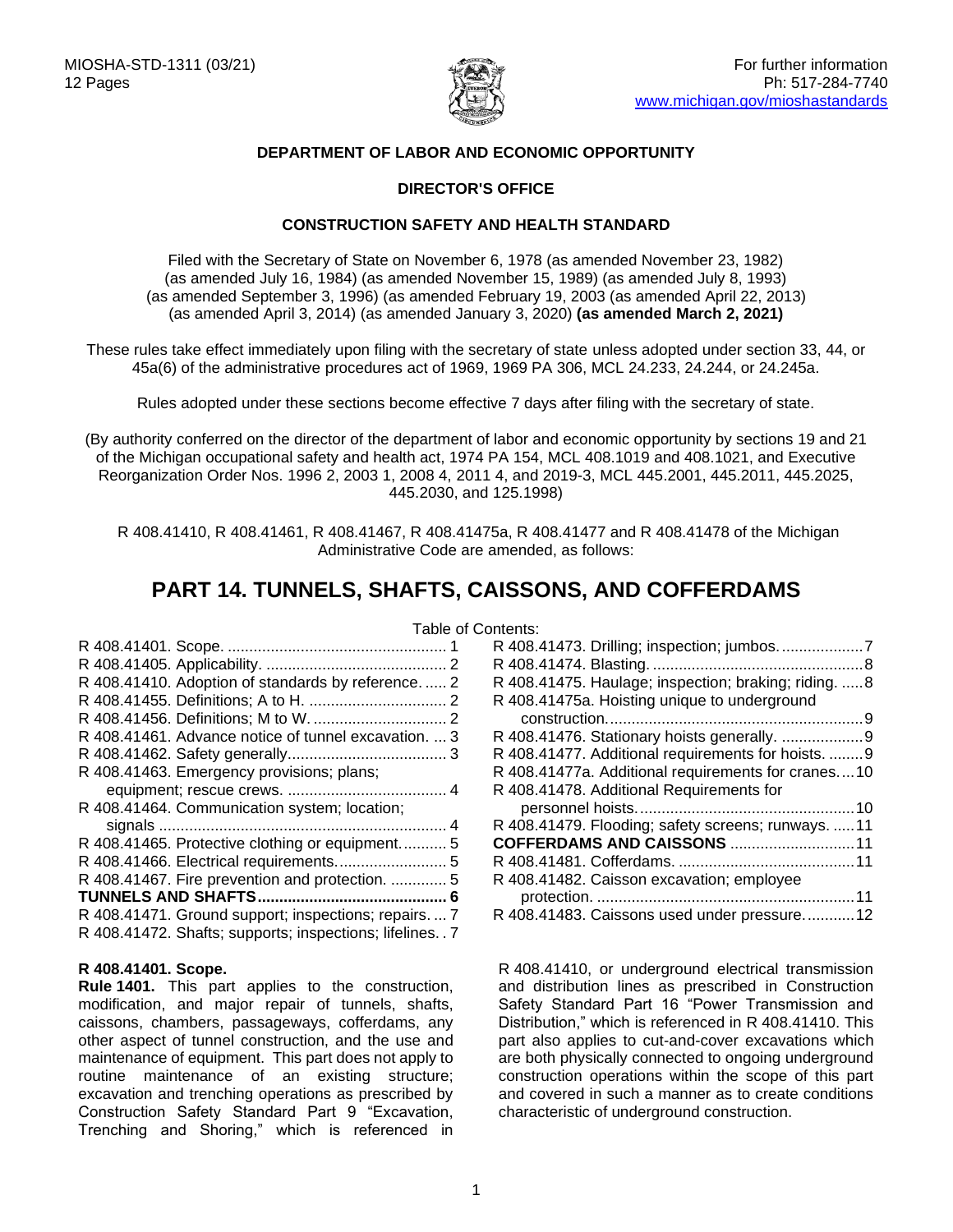# **R 408.41405. Applicability.**

**Rule 1405.** (1) These rules apply to auger boring and jacking operations when occupied by an employee with the exception of R 408.41463.

## <span id="page-1-0"></span>**R 408.41410 Adoption of standards by reference.**

**Rule 1410.** (1) The following standards are adopted by reference in these rules and are available from the U.S. Government Printing Office Bookstore, 710 North Capitol Street N.W., Washington, DC, at the toll-free telephone number: 866-542-1800 or via the internet at website: www.ecfr.gov at no cost as of the time of adoption of these rules:

 (a) The provisions of 30 CFR, Mineral Resources Parts 1 to 199 "Mine Safety and Health Administration, Department of Labor," revised July 1, 2000.

 (b) The provisions of 42 CFR, Public Health, Part 84 "Approval of Respiratory Protective Devices," revised October 1, 2001.

(2) The standards adopted in subrule (1) of this rule are available for inspection at the Department of Labor and Economic Opportunity, MIOSHA, Standards and FOIA Section, 530 West Allegan Street, P.O. Box 30643, Lansing, Michigan, 48909-8143.

(3) Copies of the standards adopted in subrule (1) of this rule may be obtained from the publisher or may also be obtained from the Department of Labor and Economic Opportunity, MIOSHA, Standards and FOIA Section, 530 West Allegan Street, P.O. Box 30643, Lansing, Michigan, 48909-8143, at the cost charged in this rule, plus \$20.00 for shipping and handling.

(4) The following Michigan occupational safety and health administration (MIOSHA) standards are referenced in these rules. Up to 5 copies of these standards may be obtained at no charge from the Michigan Department of Labor and Economic Opportunity, MIOSHA, Standards and FOIA Section, 530 West Allegan Street, P.O. Box 30643, Lansing, Michigan, 48909-8143; or via the internet at the following website:

www.michigan.gov/mioshastandards. For quantities greater than 5, the cost, as of the time of the adoption of these rules, is 4 cents per page.

 (a) Construction Safety and Health Standard Part 1. "General Rules," R 408.40101 to R 408.40134.

 (b) Construction Safety Standard Part 7. "Welding and Cutting," R 408.40701 to R 408.40762.

 (c) Construction Safety Standard Part 9. "Excavation, Trenching, and Shoring," R 408.40901 to R 408.40953.

 (d) Construction Safety and Health Standard Part 10. "Cranes and Derricks," R 408.41001 to R 408.41099a.

 (e) Construction Safety Standard Part 16. "Power Transmission and Distribution," R 408.41601 to R 408.41658.

 (f) Construction Safety Standard Part 17. "Electrical Installations," R 408.41701 to R 408.41734.

 (g) Construction Safety Standard Part 18. "Fire Protection and Prevention," R 408.41801 to R 408.41884.

 (h) Construction Safety and Health Standard Part 21. "Guarding of Walking and Working Areas," R 408.42101 to R 408.42160.

 (i) Construction Safety and Health Standard Part 22. "Signals, Signs, Tags, and Barricades," R 408.42201 to R 408.42243.

 (j) Construction Safety Standard Part 27. "Blasting and Use of Explosives," R 408.42701 to R 408.42799.

 (k) Construction Safety Standard Part 45. "Fall Protection," R 408.44501 to R 408.44502.

 (l) General Industry and Construction Safety and Health Standard Part 451. "Respiratory Protection," R 325.60051 to R 325.60052.

 (m) Construction Safety and Health Standard Part 665. "Underground Construction, Caissons, Cofferdams, and Compressed Air," R 325.62991 to R 325.62996.

# <span id="page-1-1"></span>**R 408.41455. Definitions; A to H.**

**Rule 1455.** (1) "Atmospheric pressure" means the pressure of air at sea level, usually 14.7 p.s.i.a. (1 atmosphere) or zero p.s.i.g.

(2) "Auger boring and jacking" means the mechanical removal of soil by use of a rotating auger and cutting head and simultaneously installing pipe or other lining where the section of lining is installed at the opening of the excavation and is jacked or otherwise forced toward the advancing face.

(3) "Auger tunnel" means a tunnel that is excavated by use of a continuous flight auger system, with or without a sleeve or other type of liner.

(4) "Bulkhead" means an airtight structure separating the working chamber from free air or from another chamber under a lesser pressure than the working pressure.

(5) "Caisson" means either a generally vertical foundation unit below grade or a chamber placed in the ground or water for excavating earth and in which it is possible for a person to work under air pressure greater than atmospheric pressure to excavate material below water level.

(6) "Cofferdam" means a temporary structure used to control the flow of water and other material during construction operations.

(7) "Competent person" means a person who is experienced and capable of identifying existing and predictable hazards in the surroundings or under working conditions that are hazardous or dangerous to an employee, and who has the authority and knowledge to take prompt corrective measures to eliminate hazards.

(8) "Compressed air" means an environment that has a pressure greater than atmospheric pressure.

(9) "Decanting" means a method used for decompressing under emergency circumstances. In this procedure, the employees are brought to atmospheric pressure with a very high gas tension in the tissues and then immediately recompressed in a second and separate chamber or lock.

(10) "Emergency lock" means a lock designed to hold and permit the quick passage of an entire shift of employees.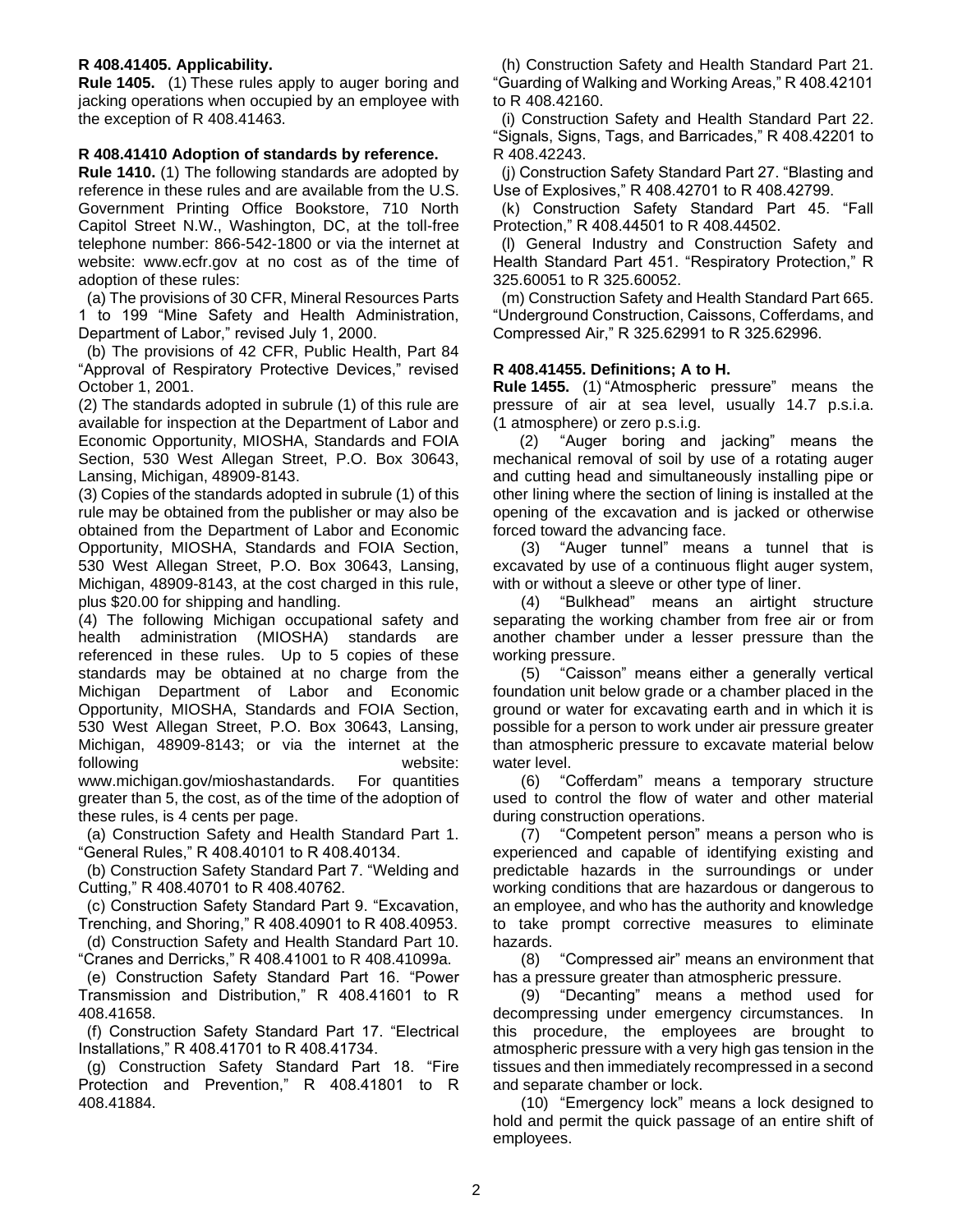(11) "Escape-only respirator" means a respirator intended to be used only for emergency exit.

(12) "High air" means air pressure used to supply power to pneumatic tools and devices.

# <span id="page-2-0"></span>**R 408.41456. Definitions; M to W.**

**Rule 1456.** (1) "Man lock" means a chamber through which employees pass from 1 air pressure environment into another.

(2) "Materials lock" means a chamber through which materials and equipment pass from 1 air pressure environment into another.

(3) "Occupied tunnel" means any tunnel entered by 1 or more employees.

(4) "Pressure" means a force acting on a unit area, usually shown as pounds per square inch (p.s.i.).

(5) "Qualified person" means a person who, by possession of a recognized degree, certificate, or professional standing, or who by extensive knowledge, training, and experience, has successfully demonstrated the ability to solve or resolve problems relating to the subject matter, the work, or the project.

(6) "Safety screen" means an airtight and watertight diaphragm placed vertically across the upper part of a compressed air tunnel between the face and bulkhead in order to restrain sudden flooding of the crown of the tunnel between the safety screen and the bulkhead, thus providing a means of refuge and exit from a flooding or flooded tunnel.

(7) "Shaft" means a vertical or inclined opening excavated below ground level, that is for the purpose of tunnel operations.

(8) "Tunnel" means a generally horizontal excavation or facility more than 14 inches in diameter, width, or height and more than 6 feet in length below ground or water. Facilities used for the acquisition of minerals, ores, and fossil fuels, which are commonly known as mines, are excluded from this definition.

(9) "Working chamber" means the space or compartment under air pressure in which the work is being done.

## <span id="page-2-1"></span>**R 408.41461. Advance notice of tunnel excavation.**

**Rule 1461.** (1) Before the start of a pressurized tunnel being constructed, modified, or repaired, that is 24 inches or more in diameter, height, or width, and that will be occupied by an employee, a report prepared by the employer performing the tunnel excavation shall be sent to the Michigan Department of Labor and Economic Opportunity, Construction Safety and Health Division, 530 West Allegan Street, P.O. Box 30645, Lansing, Michigan 48909 8145, in addition to the following civil authorities in the area: hospital, police department, fire department, and sheriff department. The report shall contain all of the following information:

(a) Name of contractor or contractors.

(b) Starting date.

- (c) Length of tunnel.
- (d) Diameter of cut.
- (e) Finished diameter.
- (f) Number of shafts. (g) Depth of shafts.

 (j) Maximum working pressure in tunnel or shaft. (k) Type of primary liner.

(l) Number of shifts.

 (h) Location of shafts. (i) Method of tunneling.

(m) Projected completion date.

(n) Projected maximum work force within tunnel.

 (2) An employer shall notify parties notified pursuant to subrule (1) of this rule when the work has been completed.

 (3) If, after the start of any tunnel project, a tunnel or shaft that the employer has shown to be constructed, modified, or repaired under atmospheric conditions requires the tunnel to be pressurized, then the employer shall notify the Construction Safety and Health Division at the Michigan Department of Labor and Economic Opportunity, 530 West Allegan Street, P.O. Box 30645, Lansing, Michigan 48909 8145, 24 hours before allowing employees to enter the tunnel.

 (4) If the work operations of any occupied and pressurized tunnel projects are discontinued for 30 consecutive days or longer, then the employer shall notify the Construction Safety and Health Division at the Michigan Department of Labor and Economic Opportunity, 24 hours before resuming work operations on the tunnel project.

## <span id="page-2-2"></span>**R 408.41462. Safety generally.**

**Rule 1462.** (1) The employer shall inform oncoming shifts of any hazardous occurrences or conditions that have affected or might affect employee safety, including liberation of gas, equipment failures, earth or rock slides, cave-ins, floodings, fires, or explosions.

(2) A safe means of egress and access to all work areas shall be provided and maintained free of hazards.

(3) When work is not being performed, access to an underground opening shall be covered, bulkheaded, fenced off, or restricted by gates or doors and appropriately posted.

(4) Any section of tunnel that is not in use shall be barricaded to prevent ingress by an unauthorized employee.

(5) Construction of a trench, manhole, or other opening for use in a tunnel or shaft operation shall be as prescribed in construction safety standard Part 9. Excavation, Trenching, and Shoring and construction safety standard Part 45. Fall Protection, which is referenced in R 408.41410.

(6) An area subject to subsidence that is hazardous to an employee shall be fenced and appropriately posted.

(7) Each operation shall have a check-in and check-out system that will provide positive identification of an employee by number or name and will identify the location of each employee who is underground. An accurate record shall be kept on the surface.

However, a check-in and check-out system is not required when the construction of underground facilities that are designed for human occupancy has been completed so that the permanent environmental controls are effective and the remaining construction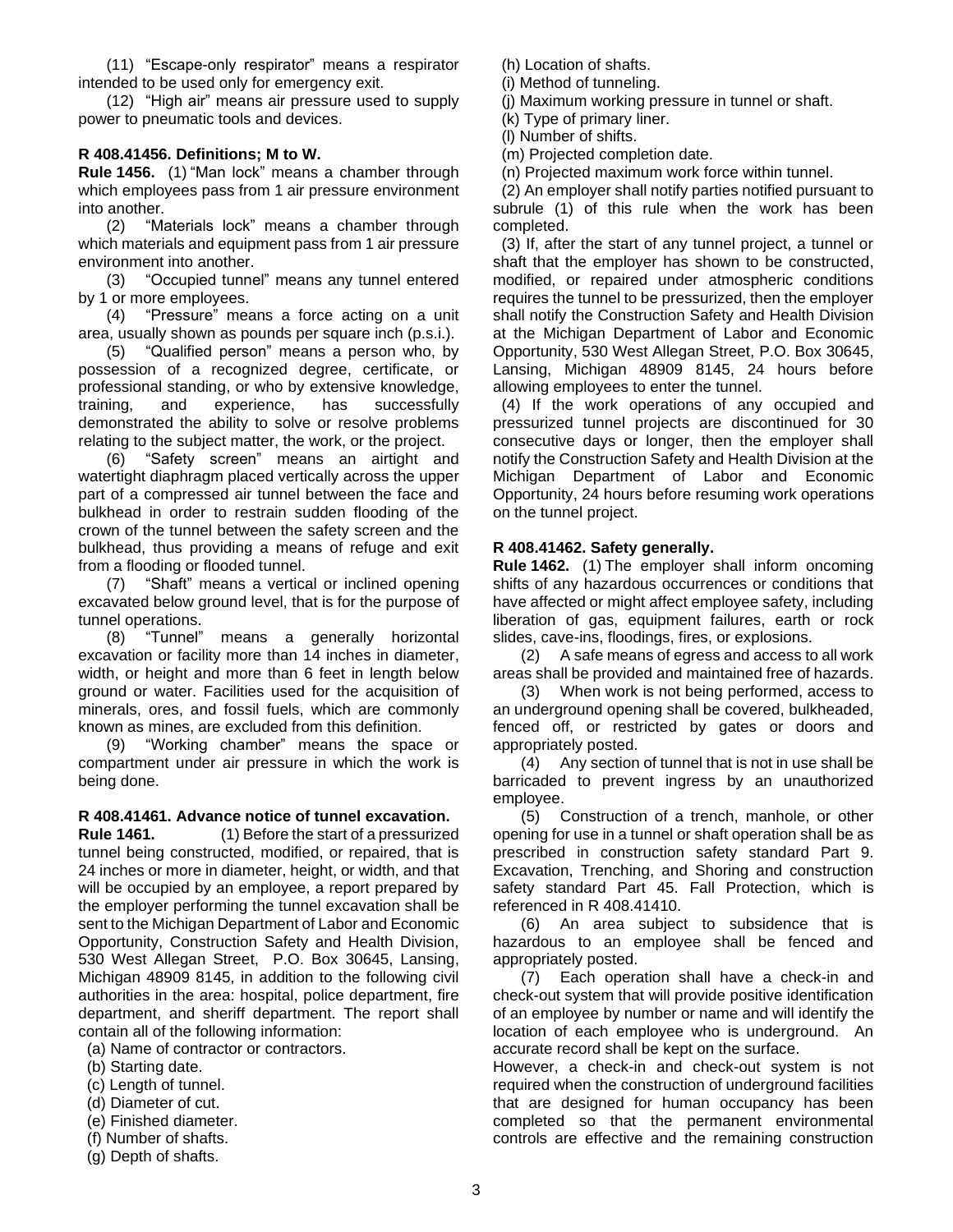activity will not cause any environmental hazard or structural failure within the facilities.

(8) All employees shall be instructed in the recognition and avoidance of hazards that are associated with all of the following underground construction activities:

- (a) Air monitoring.<br>(b) Ventilation.
- Ventilation.
- (c) Illumination.
- (d) Communications.
- (e) Flood control.
- (f) Mechanical equipment.
- (g) Personal protective equipment.
- (h) Explosives.
- (i) Fire prevention and protection.

(j) Emergency procedures, including evacuation plans and check-in and check-out systems.

(9) The employer shall issue each employee a copy of the project's general safety rules before the employee commences work at the project.

(10) Each employer shall designate a qualified person who is responsible for administering the safety program. A written record shall be maintained of the safety training program.

(11) Before an employee enters a tunnel where the atmosphere may be hazardous due to a condition such as a deficiency of oxygen, or may be toxic in excess of the maximum allowable limits, the tunnel shall be tested and the results shall be recorded as prescribed in occupational health standard Part 665. Underground Construction, Caissons, Cofferdams, and Compressed Air, which is referenced in R 408.41410. The records shall be maintained at the jobsite. If the atmosphere is hazardous, either sufficient ventilation to eliminate the hazard shall be provided or respiratory equipment as prescribed by the Department of Licensing and Regulatory Affairs shall be worn.

(12) If an atmosphere is found to be explosive, then sparks, flame, and other sources of ignition shall be prohibited and ventilation shall be provided until the hazard has been reduced and maintained at or below the maximum allowable limits as prescribed by the Department of Licensing and Regulatory Affairs.

## <span id="page-3-0"></span>**R 408.41463. Emergency provisions; plans; equipment; rescue crews.**

**Rule 1463.** (1) The employer shall develop a plan to evacuate a tunnel in an emergency and the procedures to carry out the plan shall be made known to the employees and to the rescue team.

(2) An employer shall ensure that rescue teams are familiar with conditions at the jobsite.

(3) On jobsites where 25 or more employees work underground at 1 time, an employer shall provide, or make arrangements in advance with locally available rescue services to provide, at least 2 5-person rescue teams.

One of the teams shall be on the jobsite or within 1/2 hour of travel time from the entry point and the other team shall be within 2 hours of travel time from the entry point.

(4) On jobsites where fewer than 25 employees work underground at 1 time, an employer shall provide, or make arrangements in advance with locally available rescue services to provide, at least 1 5-person rescue team. The team shall either be on the jobsite or be within 1/2 hour of travel time from the entry point.

(5) On jobsites where flammable or noxious gases are encountered or anticipated in hazardous quantities, rescue team members shall practice donning and using self-contained breathing apparatus monthly.

(6) An emergency hoisting facility, such as a mud box or a crane, shall be readily available at a shaft that is used as a means of egress, unless a hoisting means is provided that is independent of an electrical power failure. The hoisting means shall be designed so that the load hoist drum is powered in both directions of rotation and so that the brake is automatically applied upon power release or failure.

(7) An employer shall provide an escape-only respirator that is a self-contained breathing apparatus with a minimum of a 5 minute air supply. Respirators shall be approved by the national institute for occupational safety and health as prescribed in the provisions of 42 C.F.R. Public Health Service, Part 84 "Approval of Respiratory Protective Devices," as adopted in R 408.41410. Respirators shall be used in accordance with Occupational Health Standard Part 451 "Respiratory Protection," as referenced in R 408.41410. Escape-only respirators shall be immediately available for each employee at work stations in underground areas where employees might be trapped by smoke or gas.

(8) Escape-only respirator that is a self-contained breathing apparatus shall be maintained in good operating condition. Employees shall be trained in its use.

(9) The employer shall maintain a rescue crew for each shift of all underground operations. The rescue crew shall be trained in rescue procedures, the use and limitations of a breathing apparatus, and the use of fire fighting equipment. The crews shall be retrained at least once each year. Local fire and police personnel may be used as rescue teams for tunnel operations. If local personnel are to be used, then the employer shall arrange for assistance before the start of the project.

(10) The employer shall provide the following minimum rescue equipment at the top of the shaft:

(a) Four units of 1/2-hour-rated, self-contained breathing apparatus.

(b) Four additional units of 1/2-hour-rated air bottles.

(c) Four bureau of mines flashlights or lanterns with additional batteries for each light. The flashlights shall be as prescribed in part 20 of subchapter B of the provisions of 30 C.F.R., Mineral Resources, Parts 1-199 "Mine Safety and Health Administration, Department of Labor," as adopted in R 408.41410.

(d) Two 2A-10BC fire extinguishers.

(e) One stretcher, wire basket type or equivalent with slings attached.

(f) One fire blanket.

(g) One 10-ton hand hydraulic rescue kit.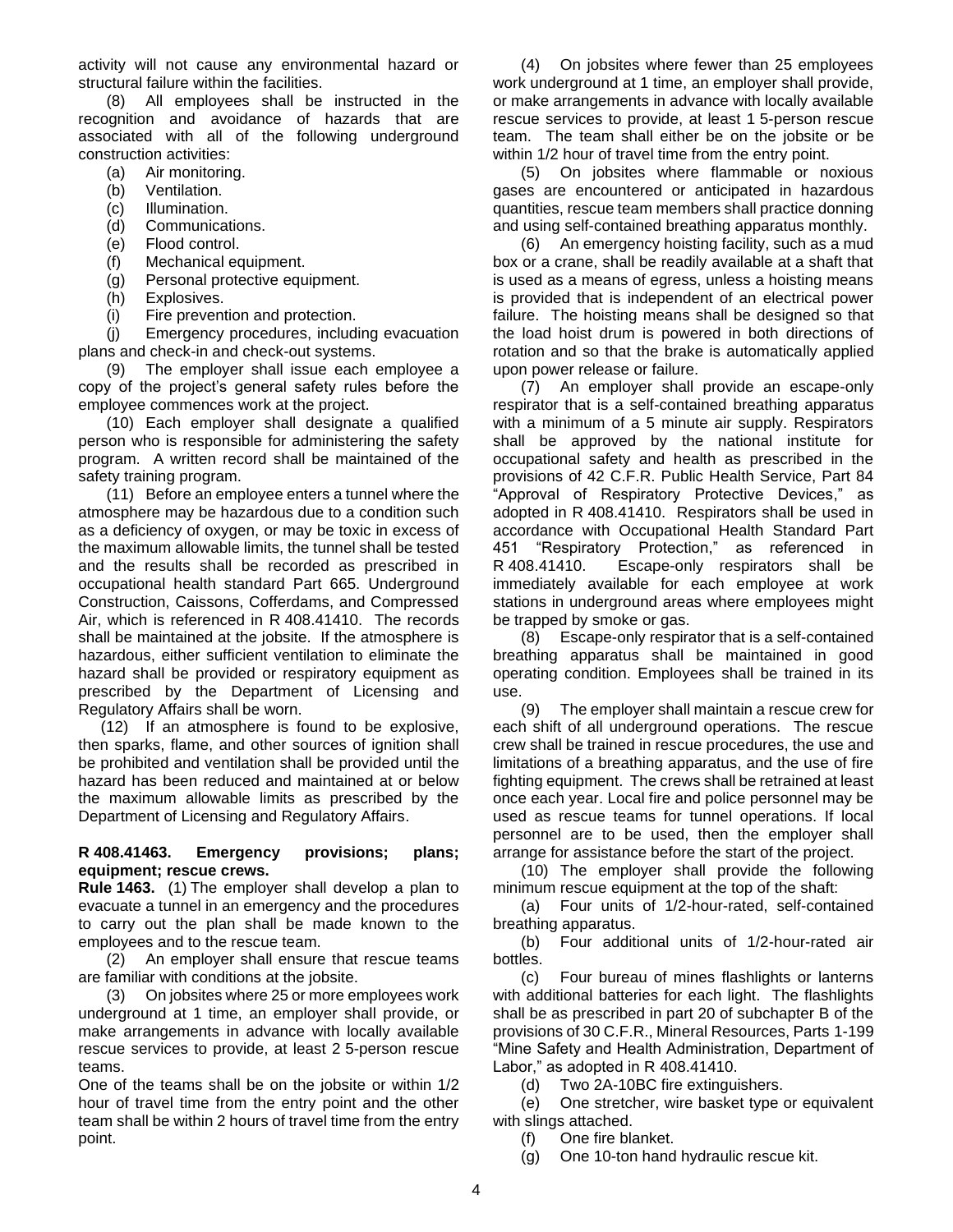(h) One first aid kit as prescribed in Construction Safety Standard Part 1 "General Rules," as referenced in R 408.41410.

(11) At least 1 employee shall be on duty above ground when an employee is working underground. The primary duty of the employee who is above ground shall be to secure immediate aid for an employee who is underground in case of an emergency.

## <span id="page-4-0"></span>**R 408.41464. Communication system; location; signals**

**Rule 1464.** (1) In a tunnel that is more than 225 feet long, the employer shall provide a communication system at all of the following locations:

- (a) The working face.
- (b) The top of the shaft.
- (c) The bottom of the shaft.
- (d) The bottom of the shart.<br>(d) The hoisting station, if provided.
- (e) Each 1,000 feet of tunnel.

(f) The office, if provided. A public telephone or other communication system shall be provided or available to each tunnel project to secure outside emergency help.

(g) Hoist operators shall be provided with a closed-circuit voice communication system to each landing station. The system shall have speaker microphones located so that the operator can communicate with individual landing stations during hoist use.

(2) An employer shall establish and maintain direct communications for coordination of activities with other employers whose operations at the jobsite affect or may affect the safety of employees who are underground.

(3) If a tunnel is pressurized, then an employer shall provide all of the following additional locations with a communication system:

(a) The working chamber side of the manlock near the door.

- (b) The interior of all locks.
- (c) The lock attendant's station.
- (d) The compressor plant.
- (e) The first aid station.

(4) Communication systems shall be tested upon initial entry of each shift to the underground, and as often as necessary thereafter, to ensure that they are in working order.

(5) An employee who works alone underground in a hazardous location and who is both out of the range of natural unassisted voice communication and not under observation by other persons shall be provided with an effective means of obtaining assistance in an emergency.

(6) If a gassy condition exists, then all phones that are located within the tunnel shall conform to the United States Bureau of Mines Schedule 9b, Part 23 of the provisions of 30 C.F.R., Mineral Resources, Parts 1-199 "Mine Safety and Health Administration, Department of Labor," as adopted in R 408.41410. The telephone or other signal communication systems shall be independent of the tunnel power supply and shall be installed so that the use or disruption of any one phone

or signal location will not disrupt the operation of the system from any other location.

#### <span id="page-4-1"></span>**R 408.41465. Protective clothing or equipment.**

**Rule 1465.** An employee working in a wet shaft, tunnel, or caisson shall wear safety toe rubber boots which have flat gripper-type soles and which are provided by the employer, at no expense to the employee.

#### <span id="page-4-2"></span>**R 408.41466. Electrical requirements.**

**Rule 1466.** (1) A power line shall be well separated or insulated from water lines, telephone lines, and air lines.

(2) Lighting circuits shall be located so that the movement of personnel or equipment will not damage the circuits or disrupt service.

(3) Electrical equipment and wiring shall be installed and maintained as prescribed in the provisions of subparts F to J of part 77 of the provisions of 30 C.F.R., Mineral Resources, Parts 1-199 "Mine Safety and Health Administration, Department of Labor," as adopted in R 408.41410. The provisions of subparts F to J are adopted with the following amendments:

(a) Article 305-1(a) is amended to read as follows: Temporary electrical power and lighting installations shall be permitted during the period of construction, remodeling, maintenance, repair, or demolition of buildings, structures, equipment, or similar activities which are located at ground level and which are part of facilities used for the construction of tunnels, shafts, and cofferdams.

(b) Article 310-15, is amended to read as follows: The maximum continuous ampacities for copper, aluminum, and copper-clad aluminum conductors shall be as specified in table 310-16 to 310-19 and accompanying notes 1 to 12. Power and lighting circuits may be loaded to the maximum design temperatures of the wire or cable insulation under the following conditions:

(i) A means shall be provided to disconnect the load if the feeder cable exceeds design temperature by more than 10% for 1 minute.

(ii) Power cable shall have a grounding and a pilot wire that conforms to the Insulated Power Cable Engineers Association (IPCEA) type G grounded cable (G-GC) or equivalent.

(iii) Power cable shall have a loose connector emergency shutdown ability.

(iv) Power cable shall have a ground fault emergency shutdown ability.

(v) Power cable shall have an arc between phases emergency shutdown ability.

(c) Oil filled transformers shall not be used underground unless they are located in a fire-resistant enclosure suitably vented to the outside and surrounded by a dike to retain the contents of the transformer in the event of rupture.

(4) All electrical power circuits that supply portable or hand-held tools, lights, or equipment shall be protected by approved ground-fault interrupters as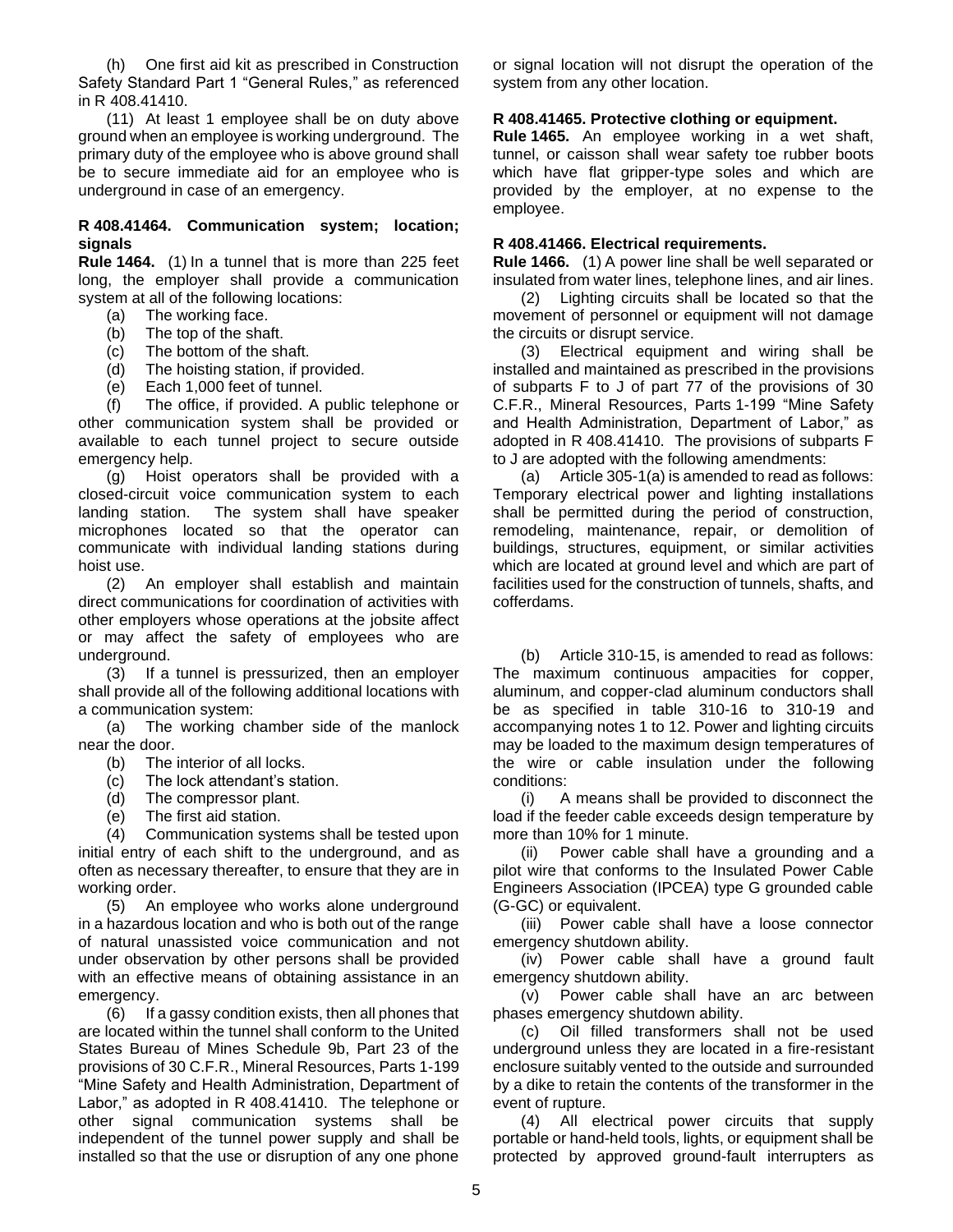prescribed in Construction Safety Standard Part 17 "Electrical Installations," as referenced in R 408.41410.

(5) The regular system of illumination shall be supplemented by lighting that can be activated upon the failure of the regular system. Supplemental lighting, such as approved flashlights or lanterns, shall be sufficient to allow all employees to evacuate the tunnel.

(6) Electrical installation in underground areas where oil, grease, or diesel fuel are stored shall be used only for lighting fixtures.

(7) Lighting fixtures in storage areas, or within 25 feet (7.62 meters) of underground areas where oil, grease, or diesel fuel are stored, shall be approved for class I, division 2 locations, as prescribed in Construction Safety Standard Part 17 "Electrical Installations," as referenced in R 408.41410.

## <span id="page-5-0"></span>**R 408.41467. Fire prevention and protection.**

<span id="page-5-1"></span>**Rule 1467.** (1) The applicable requirements for fire prevention and protection as prescribed in Construction Safety Standard Part 18. "Fire Prevention and Protection," as referenced in R 408.41410, shall be complied with in all tunnel and shaft operations.

 (2) Smoking and open flames are prohibited. An employer is responsible for collecting all personal sources of ignition, such as matches and lighters, from all persons. Welding and cutting, where required, shall comply with the provisions of subrules (9) to (14) of this rule. A fire watch shall be maintained when hot work is performed.

 (3) Not more than a 1-day supply of diesel fuel shall be stored in a tunnel or shaft. Gasoline or liquefied petroleum gas shall not be taken in a tunnel or shaft. Acetylene or methylacetylene propadiene stabilized gas may be used underground solely for welding, cutting, and other hot work and only as prescribed in Construction Safety Standard Part 7. "Welding and Cutting," as referenced in R 408.41410.

 (4) The piping of diesel fuel from the surface to an underground location is permitted only if all of the following provisions are complied with:

 (a) Diesel fuel is contained at the surface in a tank with a maximum capacity that is not more than the amount of fuel required to supply, for a 24-hour period, the equipment that is serviced by the underground fueling station.

 (b) The surface tank is connected to the underground fueling station by an acceptable pipe or hose system that is controlled at the surface by a valve and at the shaft bottom by a hose nozzle.

 (c) The pipe is empty at all times, except when transferring diesel fuel from the surface tank to a piece of equipment in use underground.

 (d) Hoisting operations in the shaft are suspended during refueling operations if the supply piping in the shaft is not protected from damage.

 (e) Acetylene, liquefied petroleum gas, and methylacetylene propadiene stabilized gas may be used underground only for welding, cutting, and other hot work and only in accordance with subrules (9) to (14) of this rule.

 (f) Not more than the amount of fuel gas and oxygen cylinders necessary to perform welding, cutting, or other hot work during the next 24-hour period shall be permitted underground.

 (5) Leaks and spills of flammable or combustible fluids shall be cleaned up immediately.

 (6) Oil, grease, or diesel fuel that is stored in a tunnel or shaft shall be kept in tightly sealed containers in fireresistant areas at safe distances from explosives, magazines, electrical installations, and shaft stations. Electrical installations in underground areas where oil, grease, or diesel fuel are stored shall be used only for lighting fixtures. Lighting fixtures in storage areas, or within 25 feet (7.62 meters) of underground areas where oil, grease, or diesel fuel are stored, shall be approved for class I, division 2 locations.

 (7) Fire-resistant hydraulic fluids shall be used in hydraulically actuated underground machinery and equipment. For the purpose of this requirement, a fireresistant hydraulic fluid means any liquid which has a flash point above 200 degrees Fahrenheit and which has a vapor pressure of not more than 40 p.s.i. (absolute) at 100 degrees Fahrenheit.

 (8) An approved 4A:40B:C rating fire extinguisher or equivalent protection shall be provided at the drive pulley of an underground conveyor and at 300-foot intervals along the belt. A minimum of 2 2A-10BC approved fire extinguishers shall be provided at the tunneling machine.

 (9) Internal combustion engines, except dieselpowered engines on mobile equipment, are prohibited underground.

 (10) Mobile diesel-powered equipment used underground in atmospheres other than gassy operations:

 (a) Shall comply with MSHA provisions in 30 CFR 57.5067; or

 (b) If purchased on or before July 15, 2019, may alternatively comply with MSHA provisions under 30 CFR part 32 (revised as of July 1, 1996) (formerly Schedule 24), or be demonstrated by the employer to be fully equivalent to such MSHA-approved equipment, and be operated in accordance with that part.

 (11) For purposes of subrules (9) and (10) of this rule, when an applicable MSHA provision uses the term "mine," use the phrase "underground construction site." (Each brake horsepower of a diesel engine requires at least 100 cubic feet (2.832 m3) of air per minute for suitable operation in addition to the air requirements for personnel. Some engines may require a greater amount of air to ensure that the allowable levels of carbon monoxide, nitric oxide, and nitrogen dioxide are not exceeded.)

(12) Fire-resistant hydraulic fluids shall be used in hydraulically-actuated underground machinery and equipment unless such equipment is protected by a fire suppression system or by multipurpose fire extinguisher or fire extinguishers of sufficient capacity for the type and size of hydraulic equipment involved, but rated at least 4A:40B:C.

 (13) A noncombustible barrier shall be installed below welding or burning operations.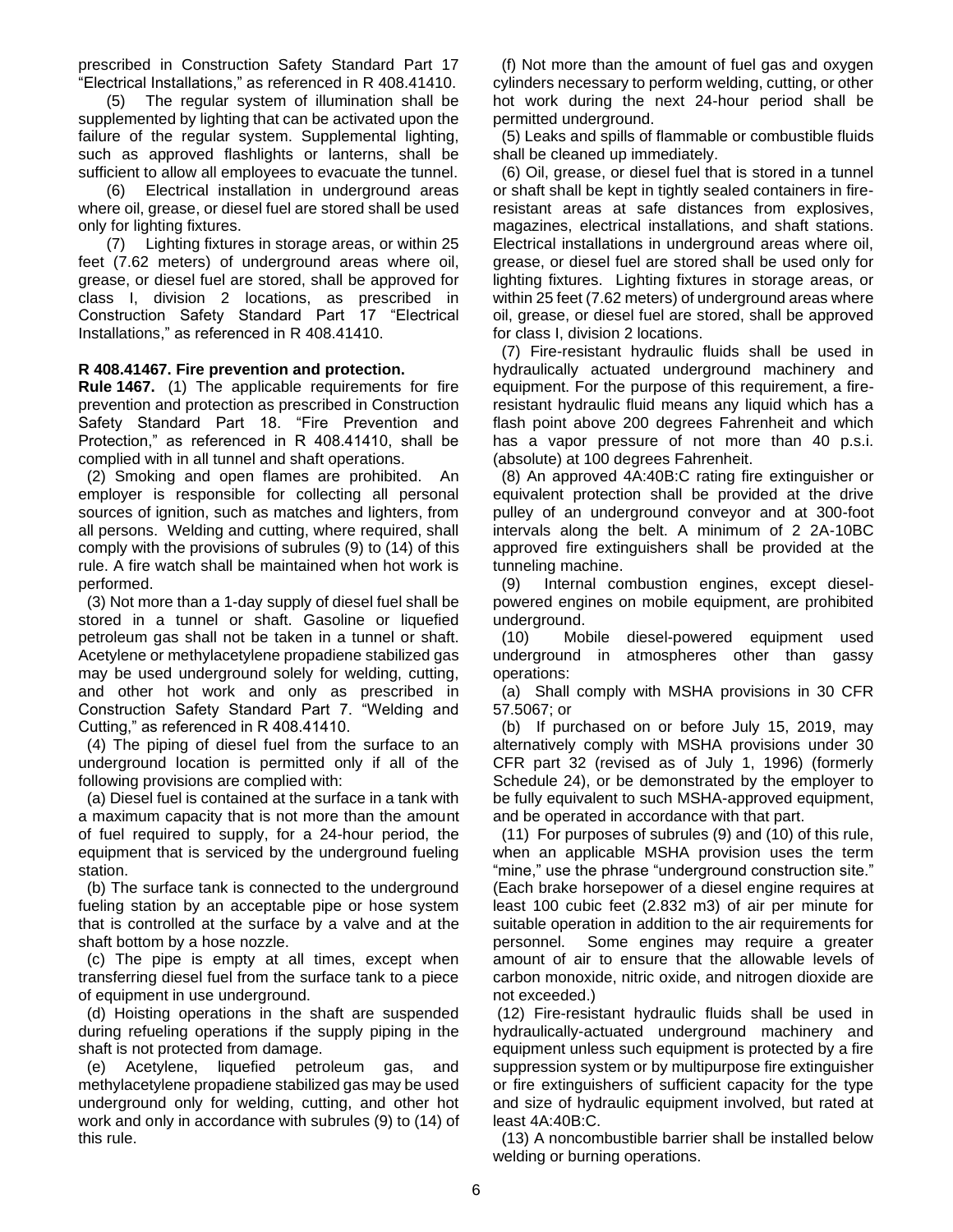(14) In an underground operation, local gas checks shall be made before and during a welding or cutting operation and during a drilling operation that would penetrate the tunnel.

(15) Whenever 5% or more of the lower explosive limit for methane or other flammable gases is detected in any underground work area or in the air return, an employer shall take steps to increase ventilation air volume or otherwise control the gas concentration, unless the employer is operating in accordance with the potentially gassy or gassy operation requirements. Such additional ventilation controls may be discontinued when gas concentrations are reduced below 5% of the lower explosive limit, but shall be reinstituted whenever the 5% level is exceeded.

 (16) Whenever 10% or more of the lower explosive limit for methane or other flammable gases is detected in the vicinity of welding, cutting, or other hot work, such work shall be suspended until the concentration of such flammable gas is reduced to less than 10% of the lower explosive limit.

 (17) A fire watch shall be maintained around welding and cutting operations until all possibility of fire is eliminated. The fire watch shall be provided with a minimum of 1 approved 2A-10BC fire extinguisher.

 (18) Flammable materials or supplies, other than those used during 1 shift, shall not be stored within 100 feet (30.48 meters) of any tunnel or shaft opening. If this is not feasible because of space limitations on the jobsite, then such materials may be located within the 100 foot limit, if both of the following provisions are complied with:

 (a) The materials are located as far as practicable from the opening.

 (b) A fire resistant barrier of not less than a 1-hour rating is placed between the stored material and the opening or additional precautions are taken that will protect the materials from ignition sources.

## **TUNNELS AND SHAFTS**

<span id="page-6-0"></span>**R 408.41471. Ground support; inspections; repairs. Rule 1471.** (1) A qualified employee shall inspect the

roof, face, and walls of portals, work areas, and haulage ways, or travel-ways at the start of each shift and frequently thereafter as needed.

If loose soil or rock or fractured material is encountered, then it shall be scaled or protected and supported.

The employee conducting the inspections shall be protected from loose ground by location, ground support, or equivalent means.

Suitable protection shall be provided for employees exposed to the hazard of loose ground while installing ground support systems.

Support sets shall be installed so that the bottoms have sufficient anchorage to prevent ground pressures from dislodging the support base of the sets.

Lateral bracing (collar bracing, tie rods, or spreaders) shall be provided between immediately adjacent sets to ensure added stability.

Damaged or dislodged ground supports that create a hazardous condition shall be promptly repaired or replaced.

When replacing supports, the new supports shall be installed before the damaged supports are removed.

A shield or other type of support shall be used to maintain a safe travel way for employees working in dead-end areas ahead of any support replacement operation.

(2) A scaling bar shall be in good condition. A blunted or severely worn bar shall not be used.

(3) A torque meter and a torque wrench shall be available where rock bolts are used for ground support. Frequent tests shall be made to determine if the bolts are tight. The test frequency shall be determined by rock conditions and distance from vibration sources.

(4) A damaged or dislodged tunnel support shall be repaired or replaced when structural integrity is impaired. A new support shall be installed if possible before removing damaged supports.

(5) Tunnel supports shall be designed and installed to prevent pressure from pushing them inward into the excavation.

(6) Roof supports shall be used where ground conditions are such that there could be a ground failure ahead of tunnel sets.

(7) A tunnel that is to be occupied by employees shall be provided with a steel casing, concrete pipe, timber, or other material of required strength to support the surrounding earth.

(8) If an employee is required to enter a tunnel or an auger boring and jacking operation less than 3 feet in diameter, then a lifeline for instant rescue shall be securely fastened to his or her ankles. Another employee shall be stationed at the tunnel entrance to operate the lifeline. In addition, ventilation shall be provided with an air line.

## <span id="page-6-1"></span>**R 408.41472. Shafts; supports; inspections; lifelines.**

**Rule 1472.** (1) A shaft that an employee is required to enter shall be provided with steel casing, concrete pipe, timber, or other material that is strong enough to support the surrounding earth.

(2) A shaft that is more than 5 feet in depth shall be braced to support the surrounding earth. The bracing shall be provided the full depth of the shaft, or, if rock is encountered, to not less than 5 feet into solid rock, and shall extend not less than 1 foot above the ground level.

(3) After a blasting operation, the bracing shall be inspected. If the bracing is found to be unsafe, then corrections shall be made before the shift operations are continued.

(4) A shaft or caisson shall be protected with a guardrail system as prescribed in Construction Safety Standard Part 45 "Fall Protection," as referenced in R 408.41410, or barricaded as prescribed in Construction Safety Standard Part 22 "Signals, Signs, Tags, and Barricades," as referenced in R 408.41410. A gate opening into the shaft shall be provided and shall be closed at all times, except when necessary to enter or leave the shaft or caisson.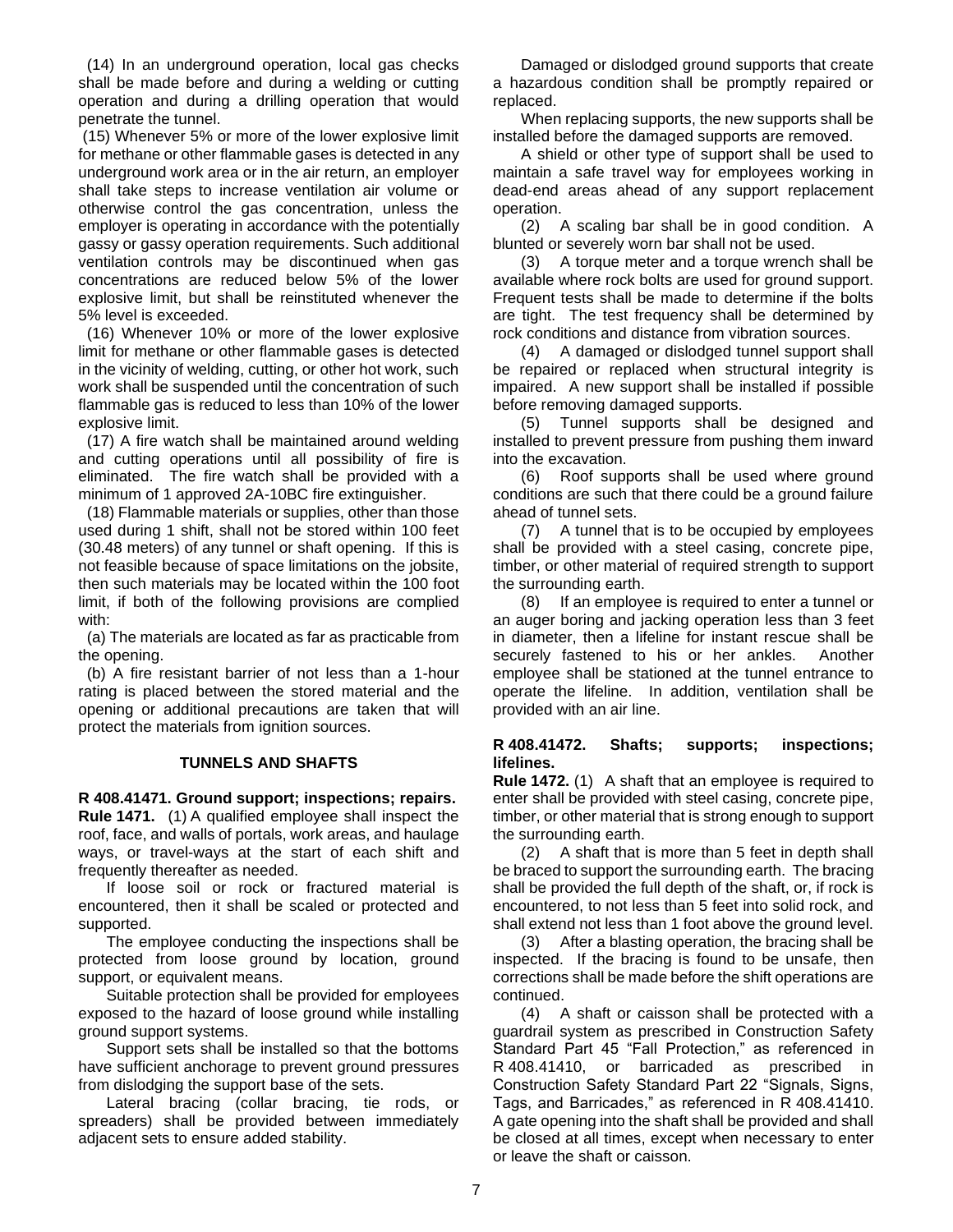#### <span id="page-7-0"></span>**R 408.41473. Drilling; inspection; jumbos.**

**Rule 1473.** (1) Drilling equipment that is to be used during a shift shall be inspected each shift by a qualified employee. Equipment defects affecting safety shall be corrected before the equipment is used.

(2) The drilling area shall be inspected for hazards before starting the drilling operation.

(3) An employee shall not be allowed on a drill mast while the drill is in operation.

(4) When a drill is moved from one area to another, drill steel, tools, and other equipment shall be secured, and the mast shall be placed in a safe position.

(5) Drills on columns or stiff legs shall be anchored firmly before drilling is started and they shall be retightened frequently thereafter.

(6) A jumbo deck more than 5 feet high shall be provided with guardrails on all open sides and on the back platform. A stair or ladder access, wide enough for 2 employees, shall be provided to a jumbo deck 10 feet or more in height.

(7) A jumbo deck, ladders, and stairs shall be kept clean to prevent the hazard of slipping and tripping. The deck shall be an anti-slip type and the deck shall be secured to prevent displacement.

(8) A mechanical means shall be provided for lifting drills, roof bolts, mine straps, and other unwieldy heavy material to the top deck of a jumbo more than 10 feet in height.

(9) Receptacles or racks shall be provided for drill steel stored on a jumbo.

(10) When a jumbo is moved, a rider shall not be allowed on the jumbo unless the employee is assisting the operator.

(11) Jumbo wheels shall be chocked while an employee is working on the jumbo.

(12) Before the drilling cycle is started, a warning shall be given to employees working under jumbo decks.

(13) Before commencing a drilling cycle, the face and lifters shall be examined for misfires. If found, the misfired explosive shall be removed before the drilling starts. A lifter shall not be drilled through a blasted muck pile.

(14) An air line that is buried in the invert shall be identified by signs posted nearby warning all employees.

## <span id="page-7-1"></span>**R 408.41474. Blasting.**

**Rule 1474.** (1) All blasting and explosives handling shall be conducted as prescribed in Construction Safety Standard Part 27 "Blasting and Use of Explosives," as referenced in R 408.41410.

(2) An employer shall not allow an employee to enter a shaft or a tunnel heading after blasting until air quality meets minimum requirements.

(3) Blasting wire shall be kept clear of electrical lines, pipes, rails, and other conductive material, excluding earth, to prevent explosives initiation or employee exposure to electric current.

(4) After blasting operations in shafts, a competent person shall determine if the walls, ladders, timbers, blocking, or wedges have loosened. If so, necessary repairs shall be made before employees other than those assigned to make the repairs are allowed in or below the affected areas.

#### <span id="page-7-2"></span>**R 408.41475. Haulage; inspection; braking; riding.**

**Rule 1475.** (1) Haulage equipment that is to be used during a shift shall be inspected by a qualified person before the start of the shift. Known defects that affect the safety of employees shall be corrected before the equipment is used.

(2) A powered locomotive or other mobile equipment shall be provided with suitable brakes, an audible warning device for use by the operator as needed, and lights at both ends.

(3) Powered mobile haulage equipment that is subject to falling materials shall be equipped with a cab, canopy, or other protective device that is capable of protecting the operator from shifting or falling materials. For cabs where glazing is used, the glass shall be safety glass, or its equivalent, and shall be maintained and cleaned so that vision is not obstructed.

(4) Powered mobile equipment shall not be left unattended unless the power is off, all operating controls are in the neutral position, and the brakes are set or other equivalent precautions are taken to prevent rolling. The operating controls shall be designed to automatically return to a neutral position or shall be equipped with a deadman control.

(5) Backstops or automatic braking shall be installed on an inclined conveyor to prevent the conveyor from running out of control and creating a hazard for the employee.

(6) An employee shall not ride on either of the following unless specifically designed or adapted for transporting employees:

(a) A power-driven chain, belt, or bucket conveyor.

(b) Haulage equipment. An employee shall not ride haulage equipment unless it is equipped with seating for each passenger and protects passengers from being struck, crushed, or caught between other equipment or surfaces.

(7) An employer shall not use an endless belttype man lift in underground construction.

(8) Cars that are dumped by hand shall be provided with tie-down chains or dumper blocks to prevent the cars from overturning.

(9) A rocker bottom or bottom-dump car shall be equipped with positive-locking devices.

(10) Equipment that is to be hauled shall be loaded or protected so as to prevent sliding or spillage.

(11) Parked rail haulage equipment shall be chocked or chained if subject to accidental movement.

(12) Berms, bumper blocks, safety hooks, or similar means shall be provided to prevent overtravel or overturning at dumping locations and, where necessary, at track dead ends.

(13) Supplies, materials, and tools, other than small hand tools, shall not be transported with employees in the same car and shall not be transported on top of a locomotive.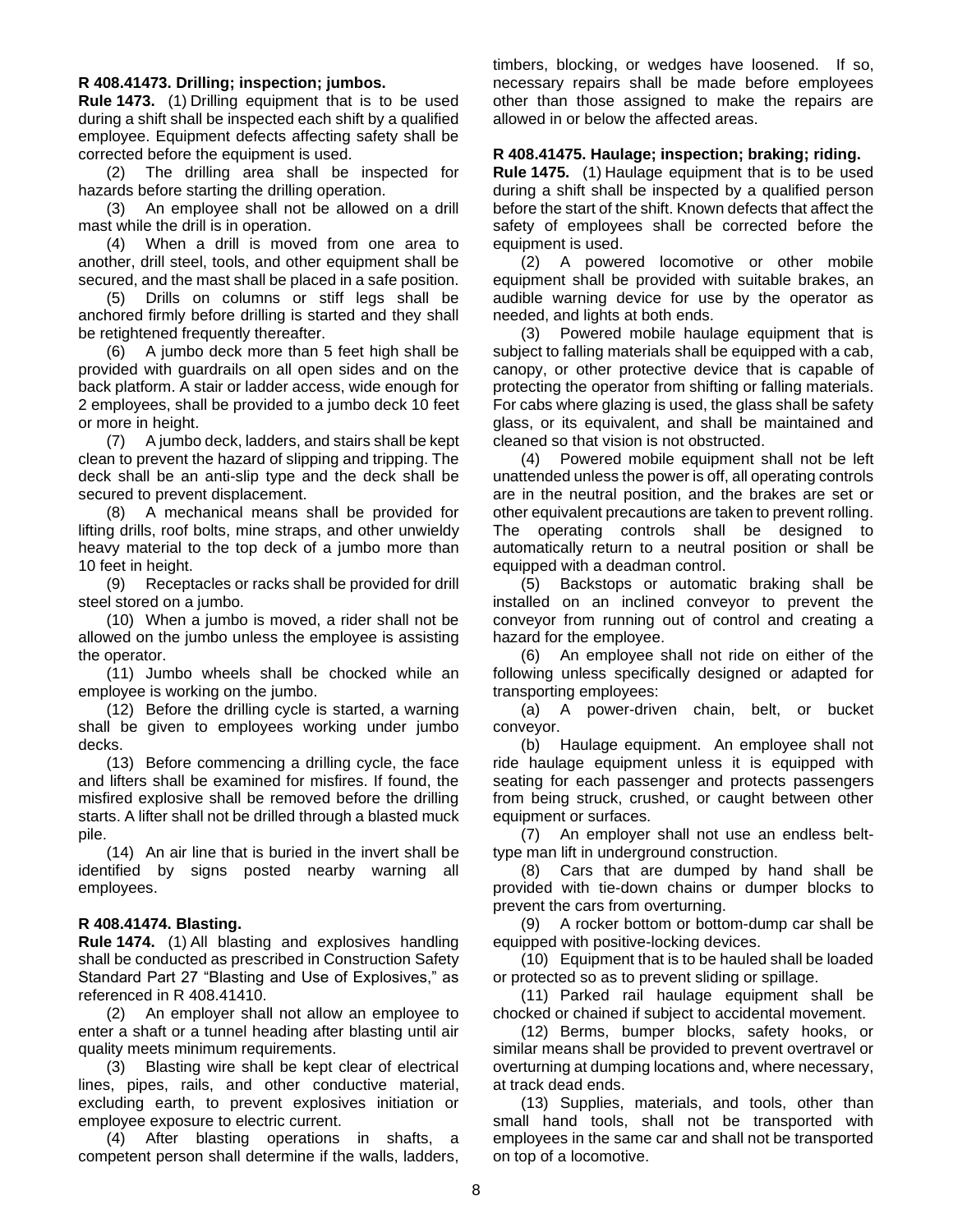(14) A train that is used on an incline which would cause the cars to run out of control shall, in addition to couplings, have safety chains, or the equivalent, to connect the cars and the power haulage equipment in a train. The safety chains or other connections shall be capable of maintaining connection between cars in the event of coupler disconnect, failure, or breakage.

(15) When an employee is being transported in a train, the operator shall have clear vision beyond the forward end of the train for safe operation.

(16) Mobile equipment, including rail-mounted equipment, shall be stopped for manual connecting or service work.

(17) Employees shall not reach between moving cars during coupling operations.

(18) Couplings shall not be aligned, shifted, or cleaned when cars or locomotives are moving.

(19) Where switching facilities are available, occupied personnel cars shall be pulled, not pushed. If occupied personnel cars must be pushed and the visibility of the track is hampered, then a qualified person shall be stationed in the lead car to give signals to the locomotive operator.

## <span id="page-8-0"></span>**R 408.41475a. Hoisting unique to underground construction.**

**Rule 1475a.** Except as modified by this standard, employers shall comply with all of the following:

 (a) The requirements of Construction Safety and Health Standard Part 10. "Cranes and Derricks," as referenced in R 408.41410,

 (b) Ensure that material hoists comply with Construction Safety and Health Standard Part 10. "Cranes and Derricks," as referenced in R 408.41410.

 (c) Ensure that personnel hoists comply with the personnel hoists requirements of Construction Safety and Health Standard Part 10. "Cranes and Derricks," as referenced in R 408.41410.

## <span id="page-8-1"></span>**R 408.41476. General requirements for cranes and hoists.**

**Rule 1476.** (1) A competent person shall check each safety device at least weekly during hoist use to ensure suitable operation and safe condition.

(2) Before hoisting personnel or material, the operator shall perform a test run of any cage or skip whenever it has been out of service for one complete shift, and whenever the assembly or components have been repaired or adjusted.

(3) An employee shall not ride on a material hoist, unless the hoist is in compliance with the requirements of R 408.41478(1).

(4) Before maintenance, repairs, or other work is commenced in the shaft that is served by a hoist, the hoist operator shall be informed of the maintenance, repairs, or other work and given suitable instructions. A sign warning that work is being done in the shaft shall be installed at the shaft collar, at the operator's station, and at each underground landing.

(5) Employees who are at the bottom of an excavated shaft shall be protected from the movement of equipment, tools, or materials overhead or the shaft

shall be vacated during the operations that may be hazardous to persons below.

(6) If an employee is raised or lowered in a shaft, then all other hoisting operations in the shaft shall be stopped until the employee has disembarked at the bottom or top of the shaft.

(7) When a stationary hoist is being used, the drum-operating lever shall be of a type that returns automatically to the "stop" position when the operator's hand is removed, unless, as a substitute, the throttle that controls the drum speed automatically stops the drum and slows the engine to idling speed when the throttle is released.

(8) Only wire rope shall be used for hoisting and it shall be properly secured at both the drum and cage or skip ends. When the hoist is in use, not less than 2 full turns shall remain on the conventional drum hoist to protect the end that fastens at the drum from an overload.

(9) The connection between the hoisting rope and the cage or skip shall be of a type to prevent the cage from spinning.

(10) All hoists shall be equipped with a landing level indicator at the operator's station. Marking the hoist rope does not satisfy this requirement.

(11) Limit switches shall be used only to limit travel of loads when operational controls malfunction and shall not be used as a substitute for other operational controls.

(12) A warning light, suitably located to warn employees at the shaft bottom and subsurface shaft entrances, shall flash if a load is above the shaft bottom or subsurface entrances or if the load is being moved in the shaft. This subrule does not apply to fully enclosed hoistways.

(13) If a hoistway is not fully enclosed and employees are at the shaft bottom, then conveyances or equipment shall be stopped not less than 15 feet above the bottom of the shaft and held there until the signalperson at the bottom of the shaft directs the operator to continue lowering the load, except that the load may be lowered without stopping if the load or conveyance is within full view of a bottom signalperson who is in constant voice communication with the operator.

(14) Cage, skips, and load connections to the hoist rope shall be made so that the force of the hoist pull, vibration, misalignment, release of lift force, or impact will not disengage the connection. Moused or latched open-throat hooks do not meet this requirement.

(15) When using wire rope wedge sockets, means shall be provided to prevent wedge escapement and to ensure that the wedge is properly seated.

(16) Hoists shall be designed so that the load hoistdrum is powered in both directions of rotation and so that the brakes are automatically applied upon power release or failure.

(17) When a hoist is used for both personnel hoisting and material hoisting, the load and speed ratings for personnel and for materials shall be assigned to the equipment.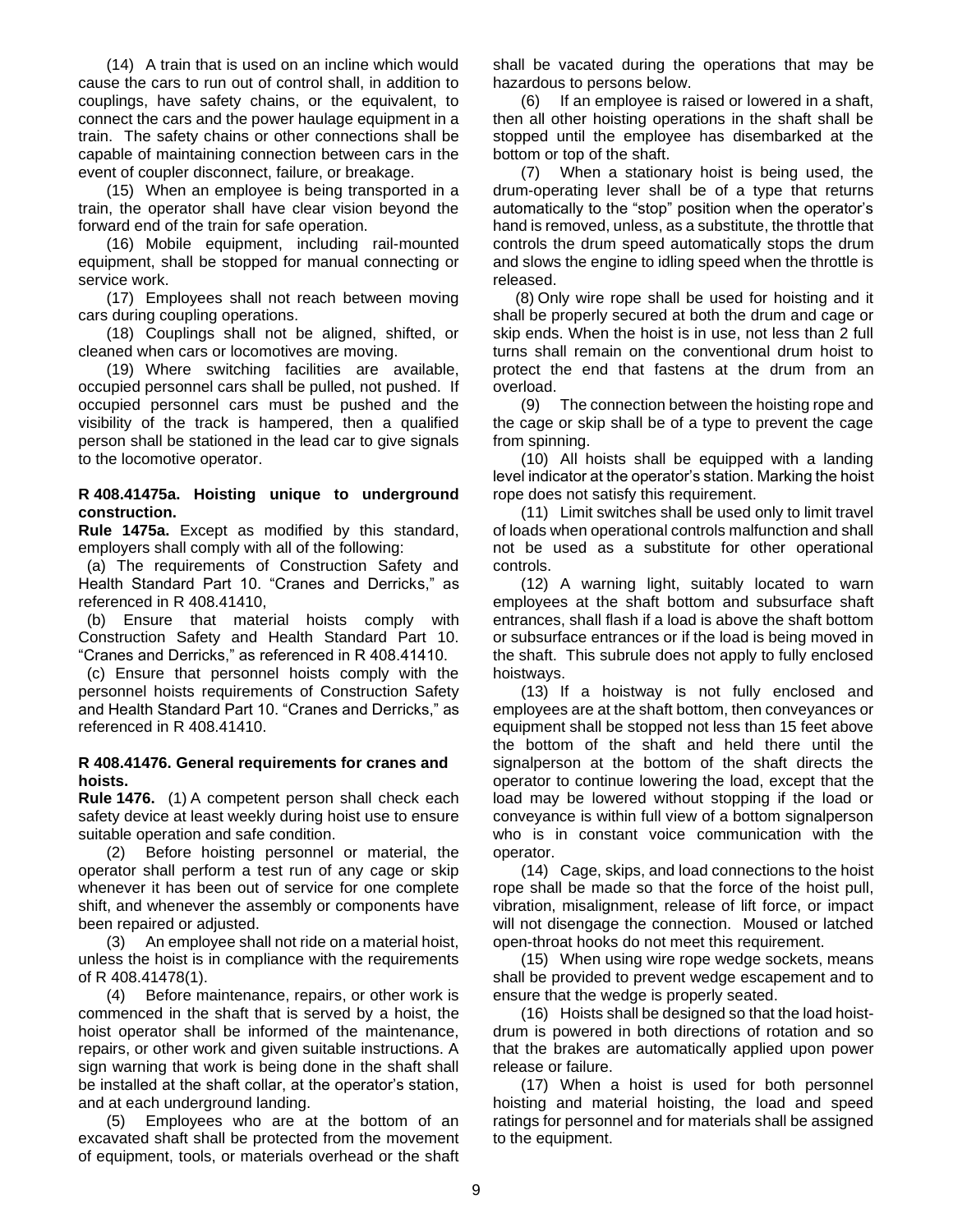(18) Employees shall not ride on top of any cage, skip, or bucket, except when necessary to perform inspection or maintenance of the hoisting system, in which case they shall be protected by a body belt/harness fall prevention system.

(19) Material, tools, and supplies being raised or lowered, whether within a cage or otherwise, shall be secured or stacked in a manner to prevent the load from shifting, snagging, or falling into the shaft.

(20) Any connection between the hoisting rope and the cage or skip shall be compatible with the type of wire rope used for hoisting.

(21) Spin-type connections, where used, shall be maintained in a clean condition and protected from foreign matter that could affect their operation.

## <span id="page-9-0"></span>**R 408.41477. Additional requirements for hoists.**

**Rule 1477.** (1) A hoist used for raising or lowering materials in a shaft shall have a minimum factor of safety of 5, shall be designed and rated by a qualified engineer, and shall be constructed in accordance with the design. The design shall be constructed so that the hoist cannot exceed the maximum rated speed.

 (2) The rated capacity of the hoist shall be posted at all working levels.

 (3) To ensure suitable operation and safe condition of all functions and safety devices, each hoist assembly shall be inspected and load-tested to 100% of its rated capacity at the time of installation; after any repairs or alterations affecting its structural integrity; after the operation of any safety device; and annually when in use. The employer shall prepare a certification record which includes the date each inspection and load-test was performed; the signature of the person who performed the inspection and test; and a serial number or other identifier for the hoist that was inspected and tested. The most recent certification record shall be maintained on file until completion of the project.

 (4) A competent person designated by the employer shall visually inspect the stationary hoist assembly, anchorages, and hoisting rope at the beginning of each shift.

 (5) All unsafe conditions that are revealed by tests, checks, or inspections shall be corrected before use of the equipment.

 (6) Hoist equipment and the operator shall be protected from inclement weather by a hoist house with a comfortable temperature maintained.

 (7) Where glass is used in hoist house windows, the glass shall be safety glass or its equivalent.

 (8) Hoist controls shall be arranged so that the operator can perform all operating cycle functions and reach the emergency power cutoff without having to reach beyond the operator's normal operating position.

 (9) Controls for powered hoists shall be of the deadman-type with a non-locking switch or control.

(10) All hoists shall be equipped with landing level indicators at the operator's station. Marking the hoist rope does not satisfy this requirement.

 (11) Material hoisting may be performed at speeds higher than the rated speed for personnel hoisting if the

hoist and components have been designed for such higher speeds and if shaft conditions permit.

 (12) Personnel and materials (other than small tools and supplies secured in a manner that will not create a hazard to employees) shall not be hoisted together in the same conveyance. However, if the operator is protected from the shifting of materials, then the operator may ride with materials in cages or skips which are designed to be controlled by an operator within the cage or skip.

 (13) Line speed shall not exceed the design limitations of the systems.

 (14) A fire extinguisher that is rated at least 2A:10B:C, multi-purpose, dry chemical, shall be mounted in each hoist house.

 (15) Hoists shall be equipped with limit switches to prevent overtravel at the top and bottom of the hoistway.

 (16) Hoist operators shall be provided with a closedcircuit voice communication system to each landing station, with speaker microphones located so that the operator can communicate with individual landing stations during hoist use.

 (17) When sinking shafts 75 feet (22.86 m) or less in depth, cages, skips, and buckets that may swing, bump, or snag against shaft sides or other structural protrusions shall be guided by fenders, rails, ropes, or a combination of those means.

 (18) When sinking shafts more than 75 feet (22.86 m) in depth, all cages, skips, and buckets shall be rope or rail guided to within a rail length from the sinking operation.

 (19) Cages, skips, and buckets in all completed shafts, or in all shafts being used as completed shafts, shall be rope or rail-guided for the full length of their travel.

 (20) Wire rope used in load lines of material hoists shall be capable of supporting, without failure, at least 5 times the maximum intended load or the factor recommended by the rope manufacturer, whichever is greater. Refer to Construction Safety and Health Standard Part 10. "Cranes and Derricks," as referenced in R 408.41410, for design factors for wire rope used in personnel hoists. The design factor shall be calculated by dividing the breaking strength of wire rope, as reported in the manufacturer's rating tables, by the total static load, including the weight of the wire rope in the shaft when fully extended.

## <span id="page-9-1"></span>**R 408.41477a. Additional requirements for cranes.**

**Rule 1477a.** Cranes shall be equipped with a limit switch to prevent overtravel at the boom tip. Limit switches are to be used only to limit travel of loads when operational controls malfunction and shall not be used as a substitute for other operational controls.

## <span id="page-9-2"></span>**R 408.41478. Additional Requirements for personnel hoists.**

**Rule 1478.** (1) A personnel hoist shall be used to raise or lower an employee in a tunnel shaft or caisson. A crane may be used to raise or lower an employee, if the crane and the work platform are as prescribed in Construction Safety and Health Standard Part 10. "Cranes and Derricks," as referenced in R 408.41410.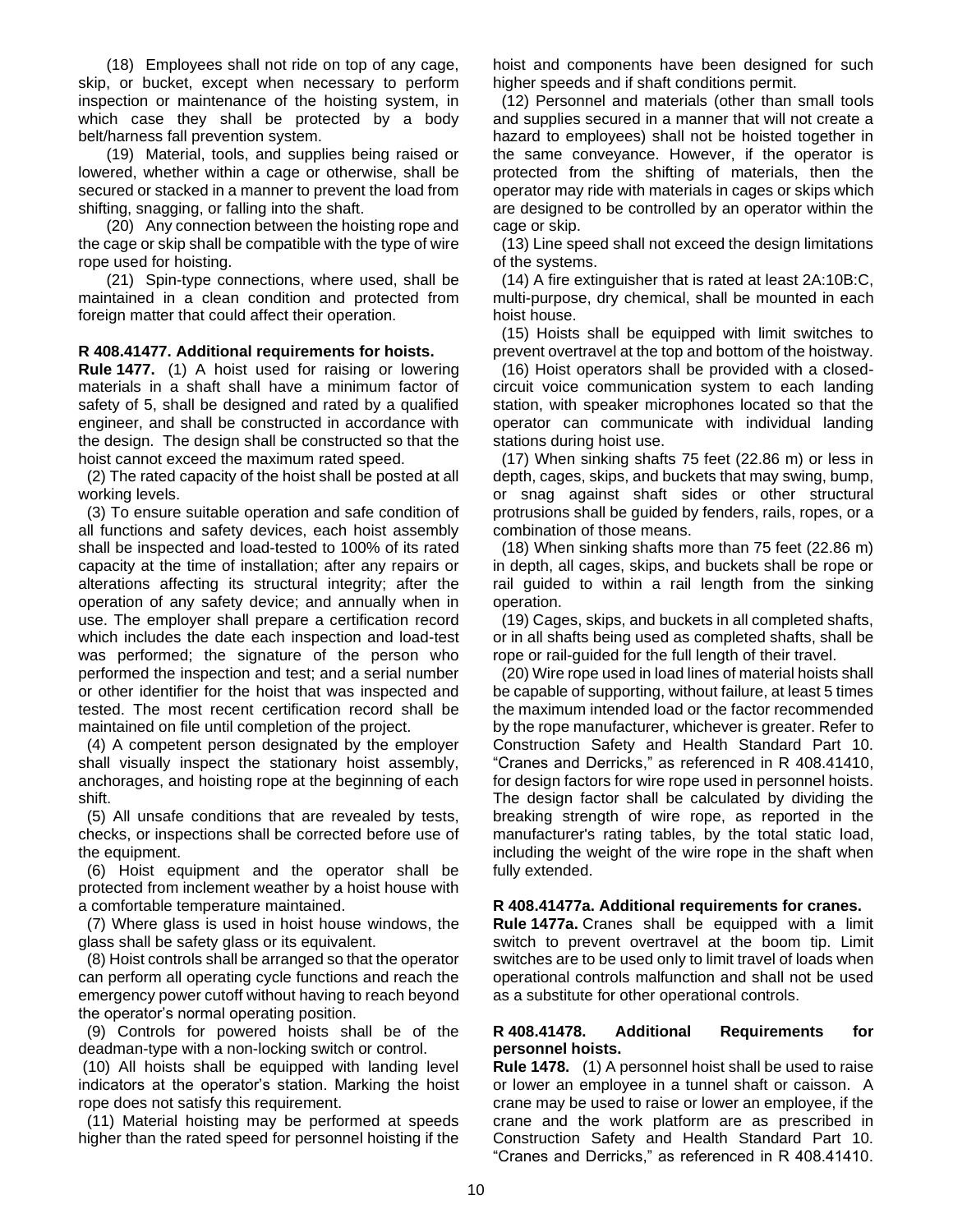The hoist shall comply with 1967 PA 227, MCL 408.801 to 408.824, and the elevator safety rules of the Bureau of Construction Codes, Elevator Safety Board, R 408.7001 to R 408.8695.

 (2) All sides of personnel cages shall be enclosed by 1/2-inch (12.70 mm) wire mesh, at least no. 14 gauge or its equivalent, to a height of at least 6 feet (1.83 m). When the cage or skip is being used as a work platform, its sides may be reduced in height to 42 inches (1.07 m) when the conveyance is not in motion. All personnel cages shall be provided with a positive-locking door that only opens inward.

 (3) Flammable or combustible liquids or gases shall not be permitted on the work platform if the platform is occupied by an employee or employees.

 (4) Hoist drum systems shall be equipped with at least 2 means of stopping the load, each of which shall be capable of stopping and holding 150 % of the hoist's rated line pull. A broken-rope safety, safety catch, or arrestment device is not a permissible means of stopping.

 (5) The operator shall remain within sight and sound of the signals at the operator's station.

 (6) All personnel cages shall be provided with a protective canopy. The canopy shall be made of steel plate, at least 3/16-inch (4.763 mm) in thickness, or material of equivalent strength and impact resistance. The canopy shall be sloped to the outside, and so designed that a section may be readily pushed upward to afford emergency egress. The canopy shall cover the top in such a manner as to protect those inside from objects falling in the shaft.

 (7) Personnel platforms operating on guide rails or guide ropes shall be equipped with broken-rope safety devices, safety catches or arrestment devices that will stop and hold 150 % of the weight of the personnel platform and its maximum rates load.

 (8) During sinking operations in shafts where guides and safeties are not yet used, the travel speed of the personnel platform shall not exceed 200 feet (60.96 m) per minute. Governor controls set for 200 feet (60.96 m) per minute shall be installed in the control system and shall be used during personnel hoisting.

 (9) The personnel platform may travel over the controlled length of the hoistway at rated speeds up to 600 feet (182.88 m) per minute during sinking operations in shafts where guides and safeties are used.

 (10) The personnel platform may travel at rated speeds greater than 600 feet (182.88m) per minute in completed shafts.

## <span id="page-10-0"></span>**R 408.41479. Flooding; safety screens; runways.**

**Rule 1479.** If there is a danger of rapid flooding in a tunnel that has a bore of 16 feet or more in diameter, then the employer shall provide both of the following:

(a) A runway from the face to the bulkhead as high in the tunnel as practicable to maintain not less than a 6-foot vertical clearance from the surface of the runway upward to the surface of the tunnel. The runway shall be constructed of noncombustible material and shall have a standard railing installed securely along the length of the runway as prescribed in Construction

Safety Standard Part 21 "Guarding of Walking and Working Areas," and Construction Safety Standard Part 45 "Fall Protection," as referenced in R 408.41410. If the runway is ramped under a safety screen, then the surface shall be made slip-resistant by cleats or other equivalent means.

(b) Metal safety screens or other equivalent means installed with the bottom of the screen 4 feet above the surface of the runway. The first screen shall be located not less than 400 feet from the face of the tunnel.

# **COFFERDAMS AND CAISSONS**

# <span id="page-10-2"></span><span id="page-10-1"></span>**R 408.41481. Cofferdams.**

**Rule 1481.** (1) A cofferdam shall be designed by a qualified engineer and shall be constructed and maintained in accordance with the design.

(2) If overtopping of the cofferdam by high waters is possible, then means shall be provided for controlled flooding of the work area.

(3) The employer shall develop and post warning signals for the evacuation of employees in case of an emergency.

(4) A cofferdam shall have not less than 2 means of egress. Runways, bridges, or ramps shall be provided with guardrails as prescribed in Construction Safety Standard Part 45 "Fall Protection," as referenced in R 408.41410.

(5) If cofferdams are located close to navigable shipping channels, then warning devices that are visible to vessels in transit shall be provided.

# <span id="page-10-3"></span>**R 408.41482. Caisson excavation; employee protection.**

**Rule 1482.** (1) An employee who enters a caisson shall be protected by a steel or concrete casing designed by a qualified employee and approved by a registered engineer.

(2) A copy of the design specifications of the casing shall be maintained at the jobsite.

(3) In the case of belled-bottom caissons, the steel or concrete casing shall be provided for the full depth of that part of each caisson hole that is above the bell.

(4) An employer shall not permit an employee to work below the casing in running or unstable soil.

(5) The steel or concrete caisson shall extend not less than 12 inches above the ground line.

(6) Each employee who is required to enter a caisson excavation shall have a lanyard attached to a body harness and to the load line of a crane. The attachment to the load line shall utilize a screwpin shackle.

(7) An employee whose lanyard is attached to the load line of a crane shall be permitted to be lowered to the bottom of the caisson in the muck bucket.

(8) The maximum rate of travel when lowering an employee shall be 100 feet per minute. Free-spooling when lowering employees into a caisson is prohibited.

(9) All employees shall be removed from the caisson when material is being hoisted from the caisson.